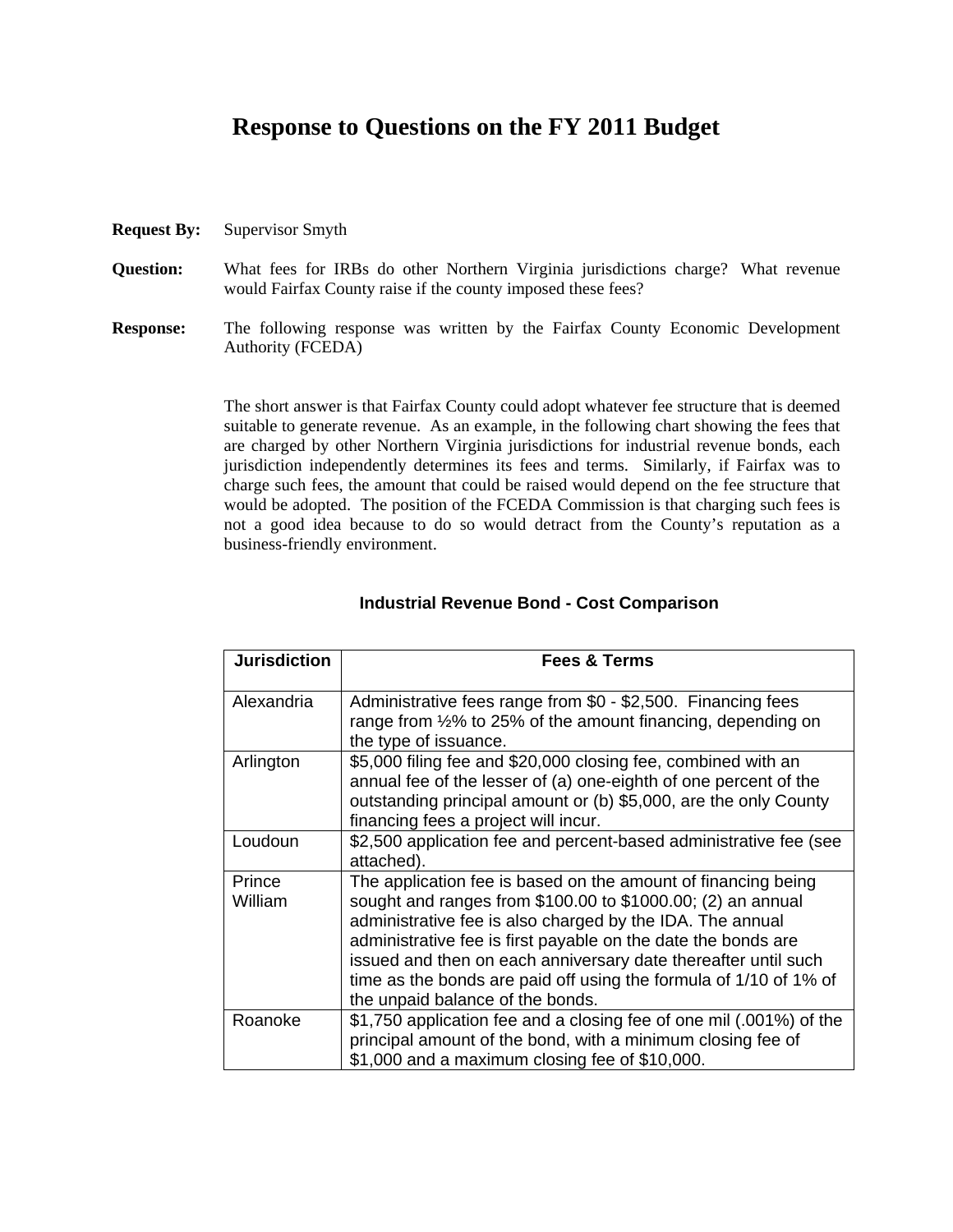The Commission strongly felt that the negatives of such a policy would far outweigh the benefits. Those negatives are summarized below:

- 1. It is a core belief of the FCEDA Commission that economic development is a public responsibility and that the Economic Development Authority should be publicly funded.
- 2. The construction projects funded by IRBs are sensitive to economic cycles and, as such would not be undertaken in times of recession. Thus, the funding support necessary for economic development activities would be least available in times when they are most needed. Some potential applicants may even be dissuaded from filing applications.
- 3. As the only northern Virginia jurisdiction not to assess fees for the issuance of IRBs, Fairfax County enjoys a very positive reputation as a community that is supportive of business growth. The resulting fees that could be generated from IRB applications are not worth the positive value of the pro-business reputation.
- 4. If fees are assessed for issuing IRBs, those funds will no longer be available to the applicant for the operating expenses of their programs. As virtually all of the IRB applicants are private, non-profit organizations, there would be a resultant decline both in service provision and job creation.